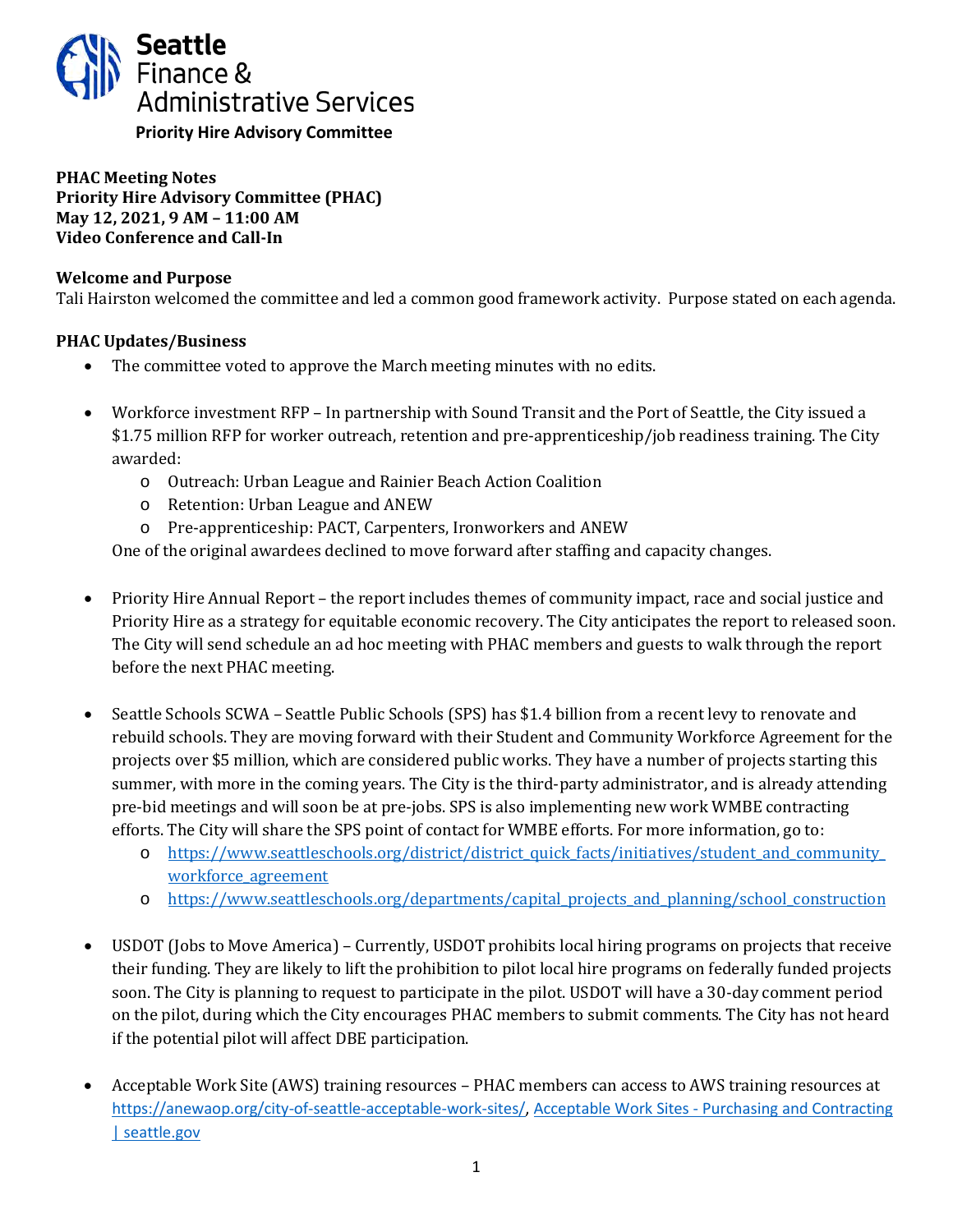

### **PHAC Discussions and Recommendations**

PHAC reviewed and discussed the non-manual credit handout for the meeting. The City provided background on the non-manual credit, noting it was originally proposed by the Construction Careers Advisory Committee (PHAC's predecessor) in 2014, and resulted in being incorporated into the ordinance and community workforce agreement. Michael gave further background, noting that the non-manual idea stemmed from community groups providing input on Sound Transit's project labor agreement. The community groups worked with individuals interested in the industry, but in opportunities outside physical labor. He provided an example of a woman with clerical skills who was hired as a receptionist by a prime contractor on a Sound Transit project. She worked for the contractor for the several years while the project was active, and stayed on afterward to do timesheets and payroll. In this instance, she had a career ladder beyond the project. Community members could benefit from similar opportunities.

PHAC members broke into stakeholder groups to discuss the City-proposed modifications to the non-manual credit. Discussion points included:

### • **Contractor access**

The contractor subgroup proposed that any contractor should be able to access the credit. There was some disagreement, with a member noting that prime contractors are on projects longest, resulting in increased long-term opportunities for non-manual positions. The topic was tabled for a future discussion.

#### • **Employee access**

Some members noted the non-manual credit should be open to new hires to increase opportunities for those entering the industry. Others proposed opening the credit to existing employees to help contractors meet Priority Hire requirements, particularly as Priority Hire demand increases with SPS projects starting and programs at King County and the Port of Seattle underway. One idea was to offer the credit to new hires and promotions only.

Several PHAC members noted concerns on the impact to existing Priority Hire apprentices, particularly those who journey out. They questioned if the non-manual credit would negatively impact their advancement and retention. It was also noted that the current non-manual credit is a relatively small opportunity, in that if used, it would a small impact to existing Priority Hire workers. It could still be more beneficial to community members than just the traditional Priority Hire approach.

The topic was tabled for future discussion.

#### • **Wages**

The contractor subgroup proposed that the wage include base rate plus benefits. The City noted that was part of the existing City-proposed modifications.

At the end of the discussion, PHAC voted to move forward with the City-proposed modifications for the time being, and revisit recommendations to change the modifications at a future meeting.